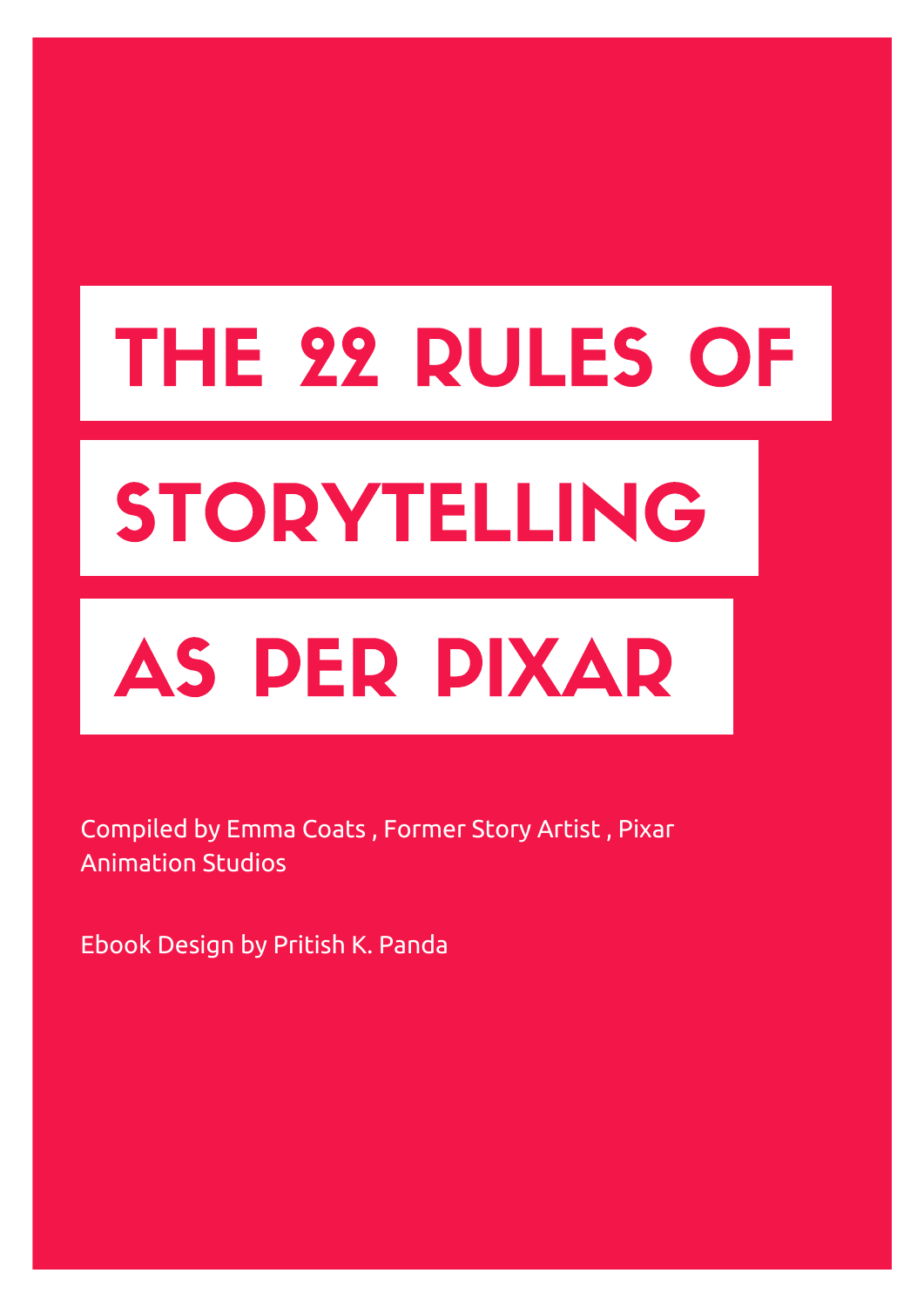# YOU ADMIRE

### A CHARACTER FOR

# TRYING

## MORE THAN

# FOR THEIR

## SUCCESSES.

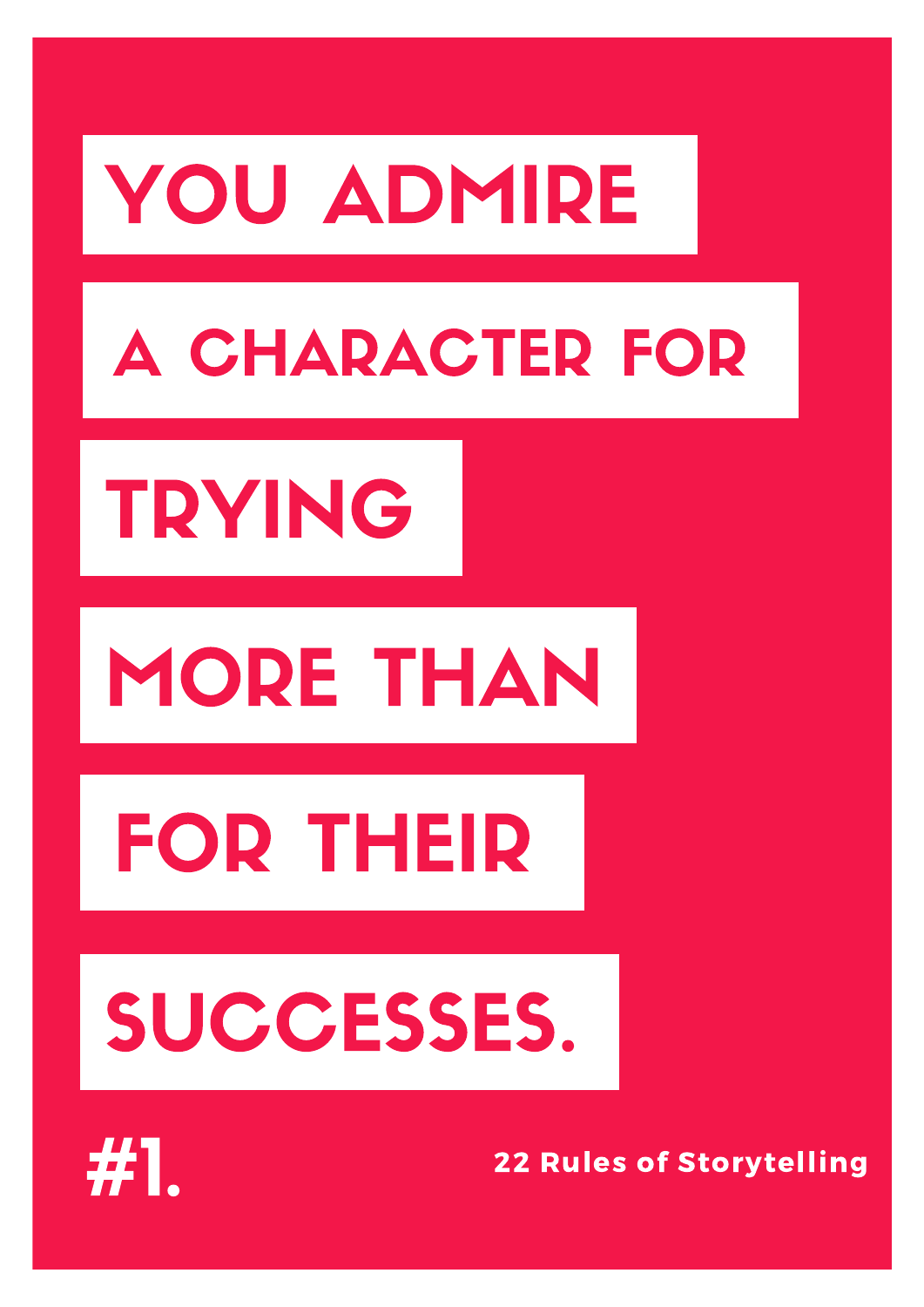### YOU GOTTA KEEP IN MIND

### WHAT'S INTERESTING TO YOU

#### 22 Rules of Storytelling

# AS AN AUDIENCE,

#### NOT WHAT'S FUN

#### TO DO AS A WRITER.

### THEY CAN BE V. DIFFERENT.

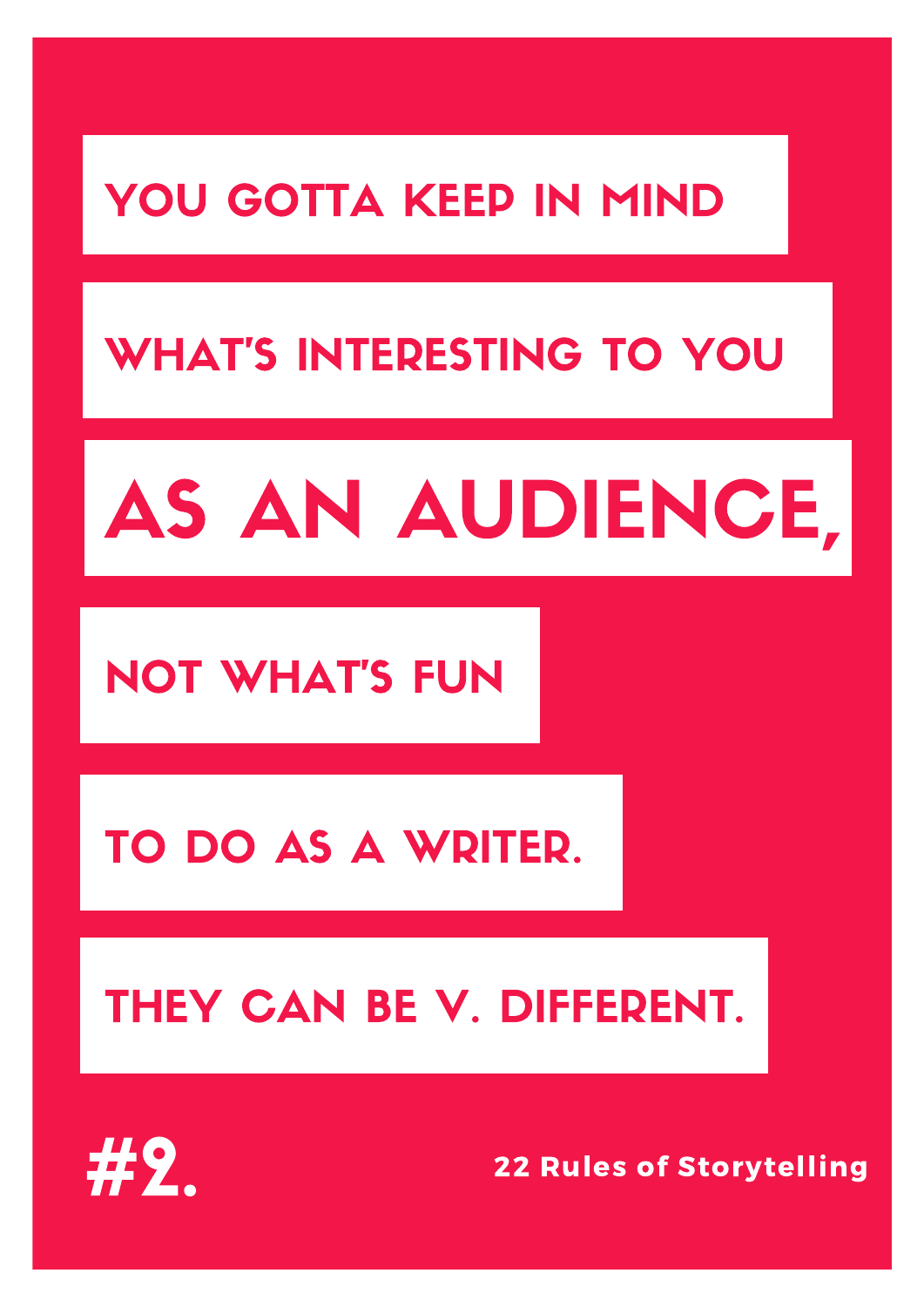### TRYING FOR THEME

#### 22 Rules of Storytelling

#### IS IMPORTANT,

### BUT YOU WON'T SEE WHAT THE

#### STORY IS ACTUALLY ABOUT

#### TILL YOU'RE AT THE END OF IT.

# NOW REWRITE.

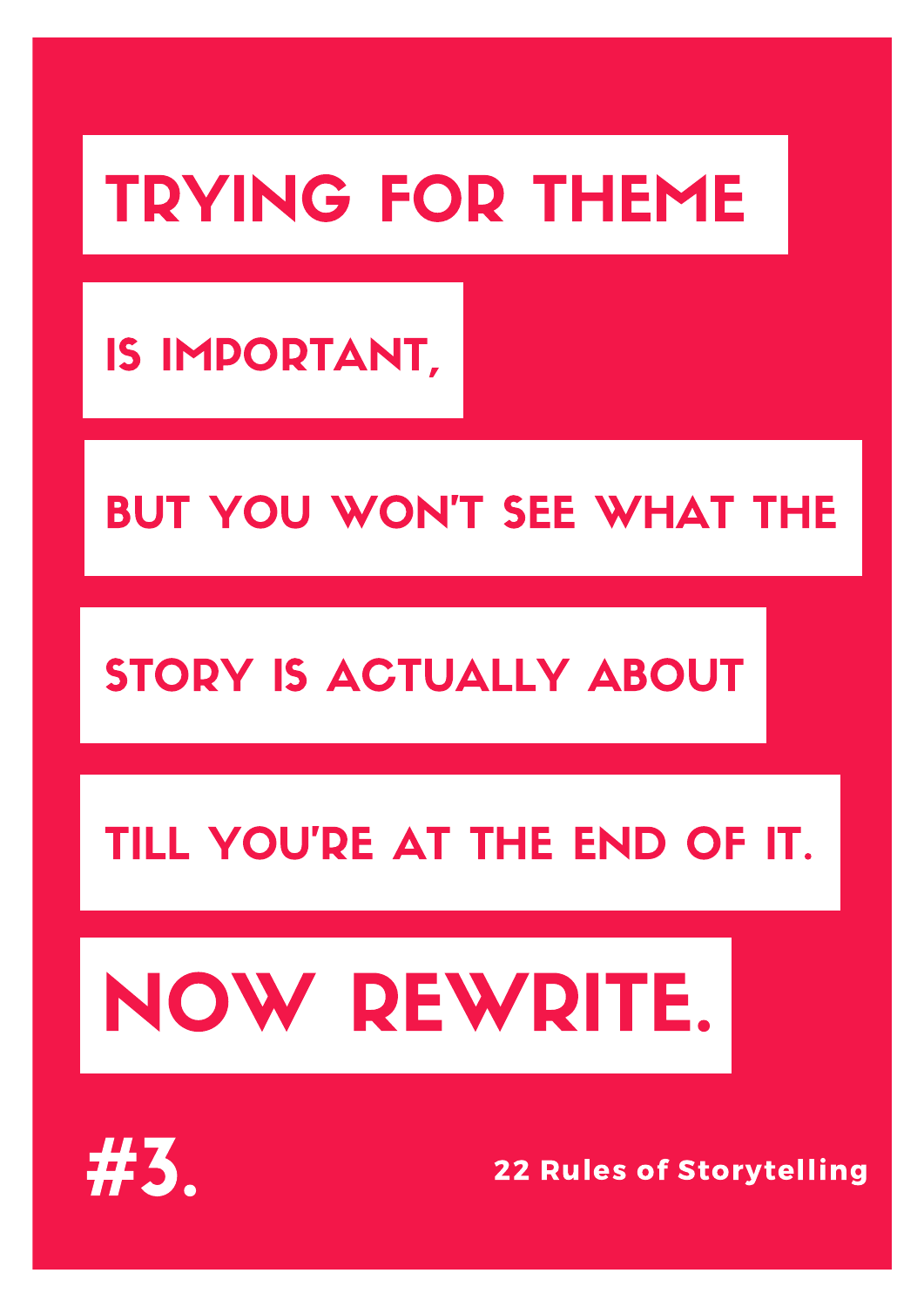### ONCE UPON A TIME THERE WAS

#### EVERY DAY ......

#### ONE DAY .....

#### BECAUSE OF THAT,

#### BECAUSE OF THAT, .....

## UNTIL FINALLY ......

#### 22 Rules of Storytelling

.



 $\overline{\phantom{a}}$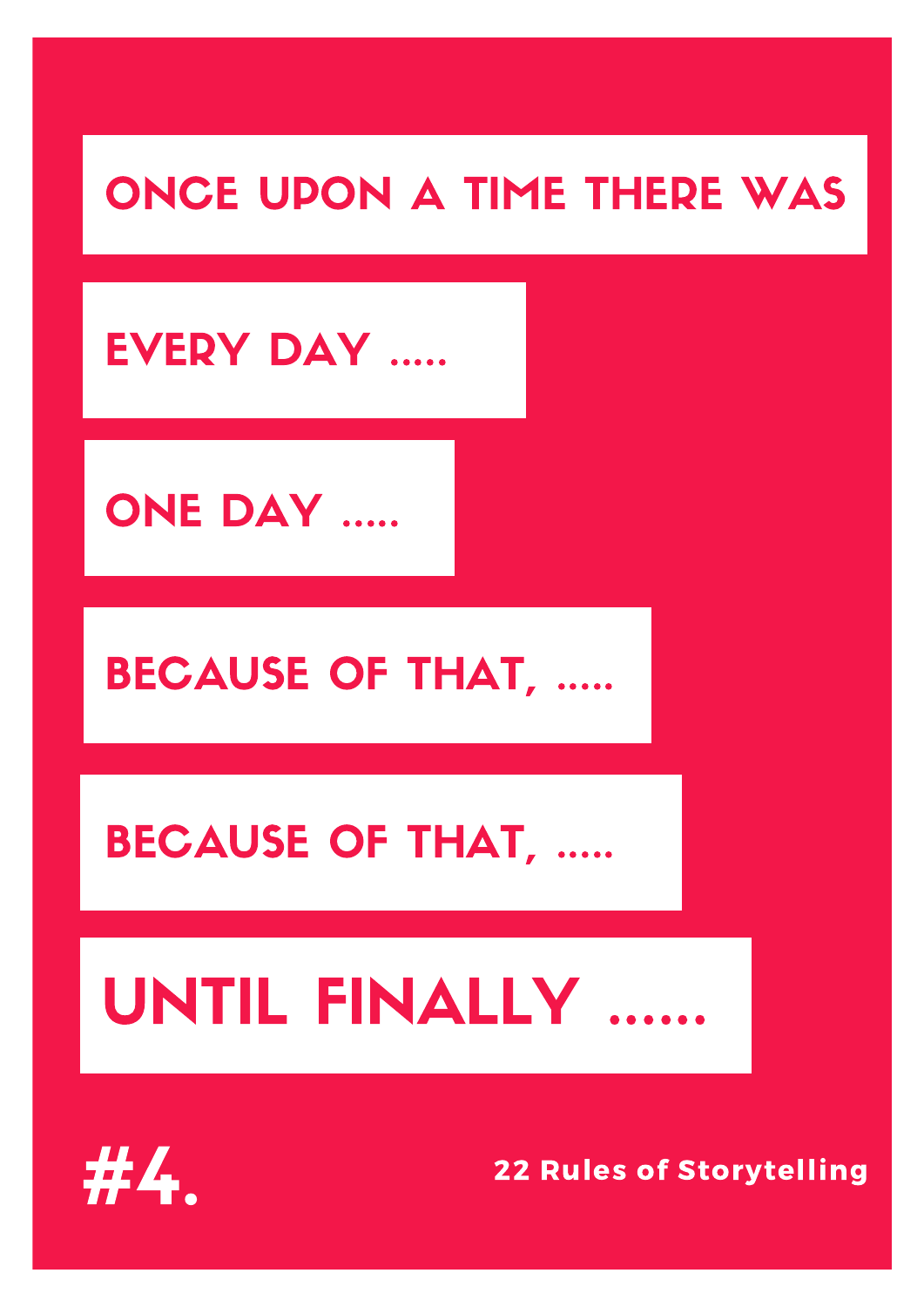# SIMPLIFY. FOCUS.

#### COMBINE CHARACTERS.

### HOP OVER DETOURS.

#### YOU'LL FEEL LIKE YOU'RE

#### LOSING VALUABLE STUFF

### BUT IT SETS YOU FREE.

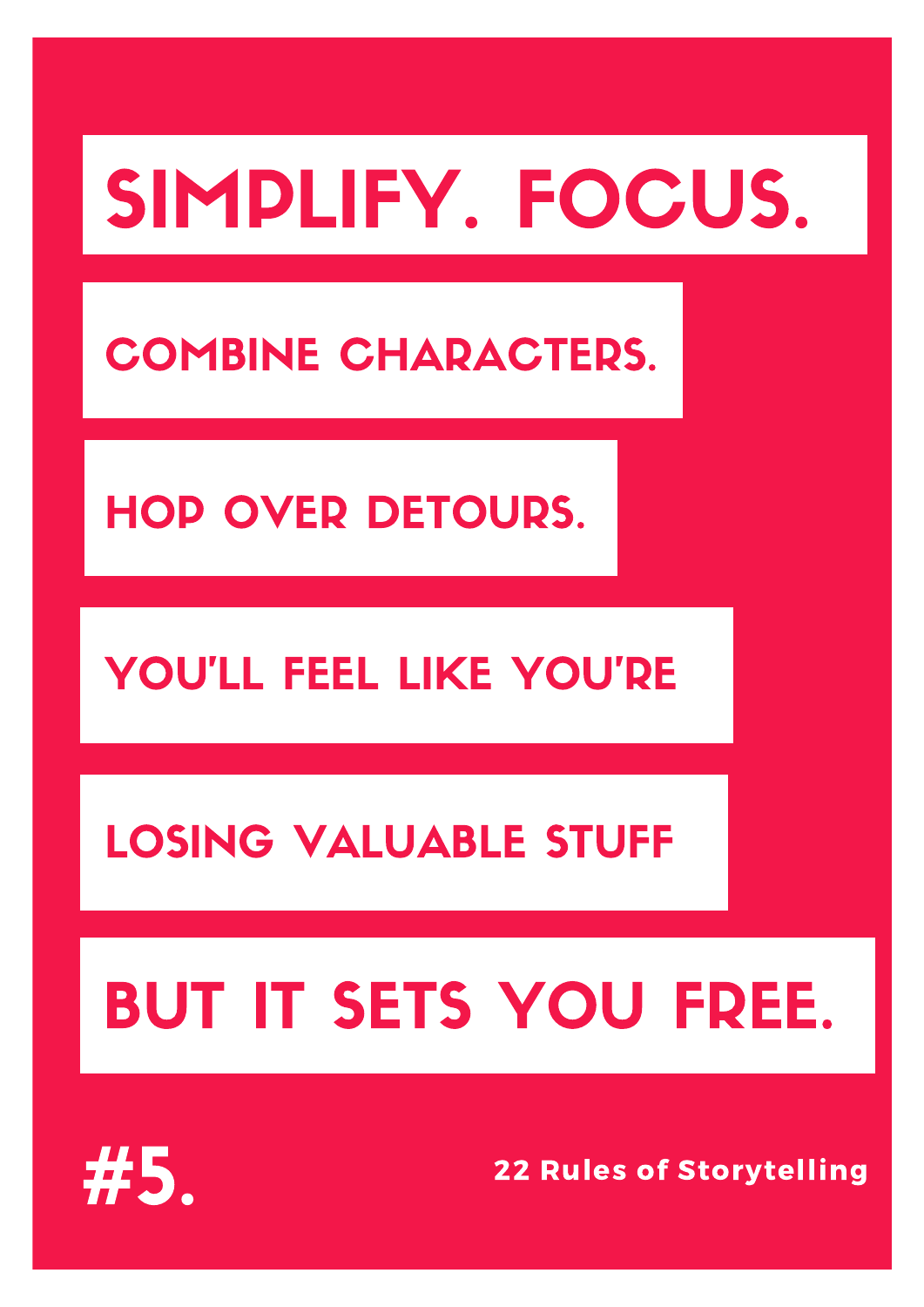### WHAT IS YOUR CHARACTER

#### 22 Rules of Storytelling

### GOOD AT, COMFORTABLE WITH?

### THROW THE POLAR OPPOSITE



## CHALLENGE THEM.

## HOW DO THEY DEAL?

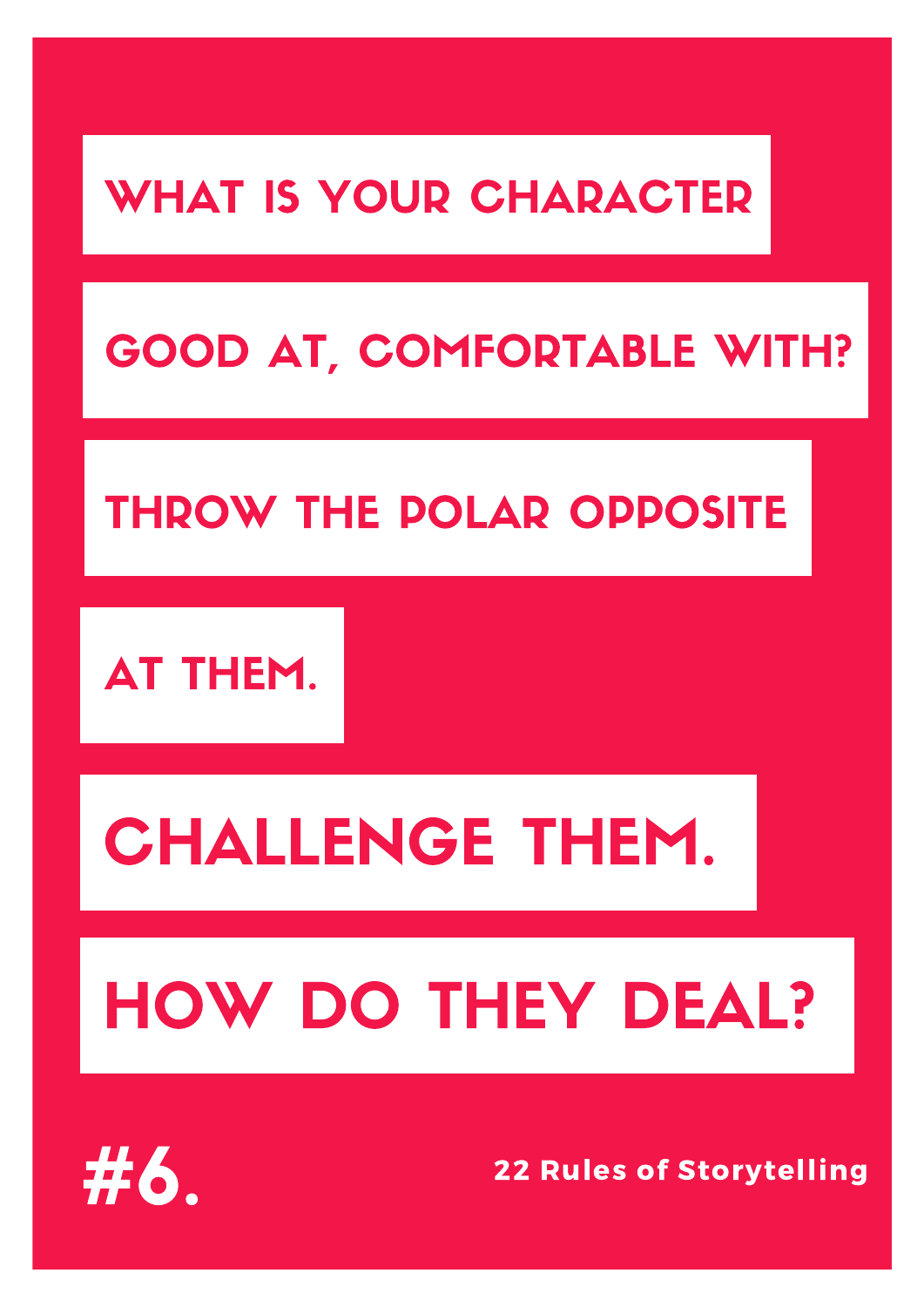### COME UP WITH YOUR ENDING

#### 22 Rules of Storytelling

### BEFORE YOU FIGURE OUT YOUR

#### MIDDLE.

### SERIOUSLY.

### ENDINGS ARE HARD,

#### GET YOURS WORKING UP FRONT.

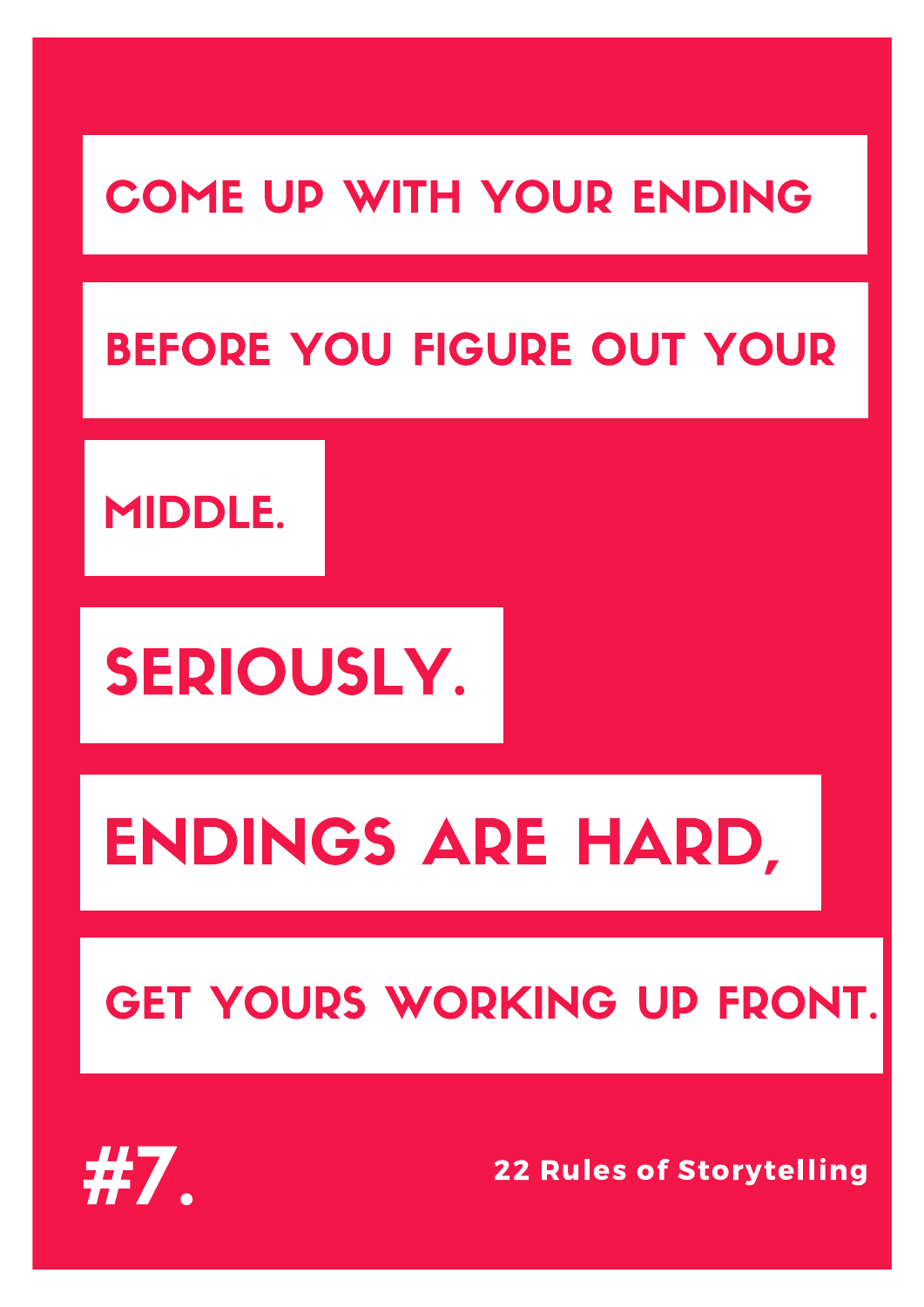## FINISH YOUR STORY,

#### 22 Rules of Storytelling



### EVEN IF IT'S NOT PERFECT.

#### IN AN IDEAL WORLD YOU HAVE

## BOTH, BUT MOVE ON.

### DO BETTER NEXT TIME.

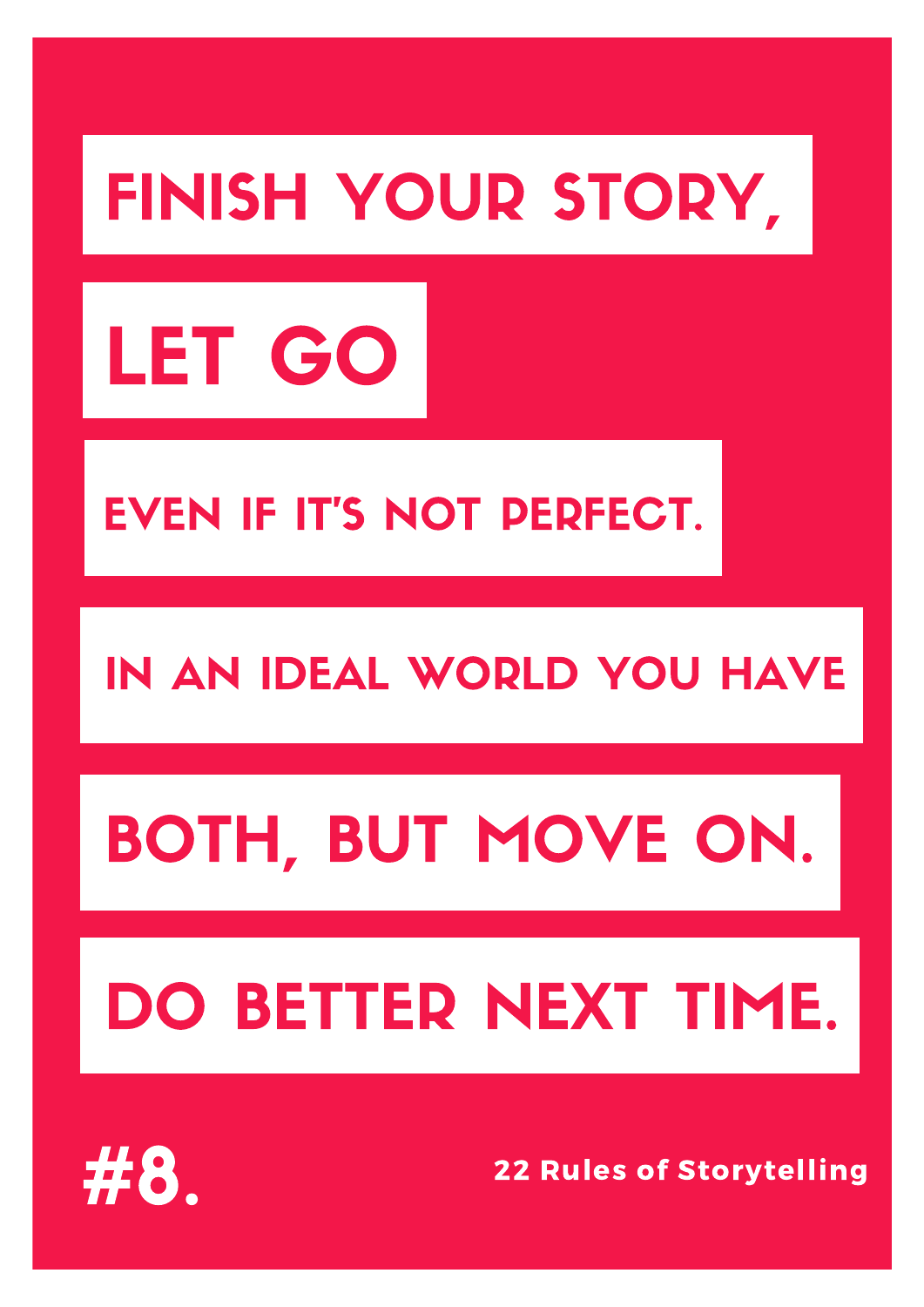## WHEN YOU'RE STUCK,

#### 22 Rules of Storytelling

### MAKE A LIST OF WHAT

### WOULDN'T HAPPEN NEXT.

### TS OF TIMES



#### THE MATERIAL TO GET YOU

#### UNSTUCK WILL SHOW UP.

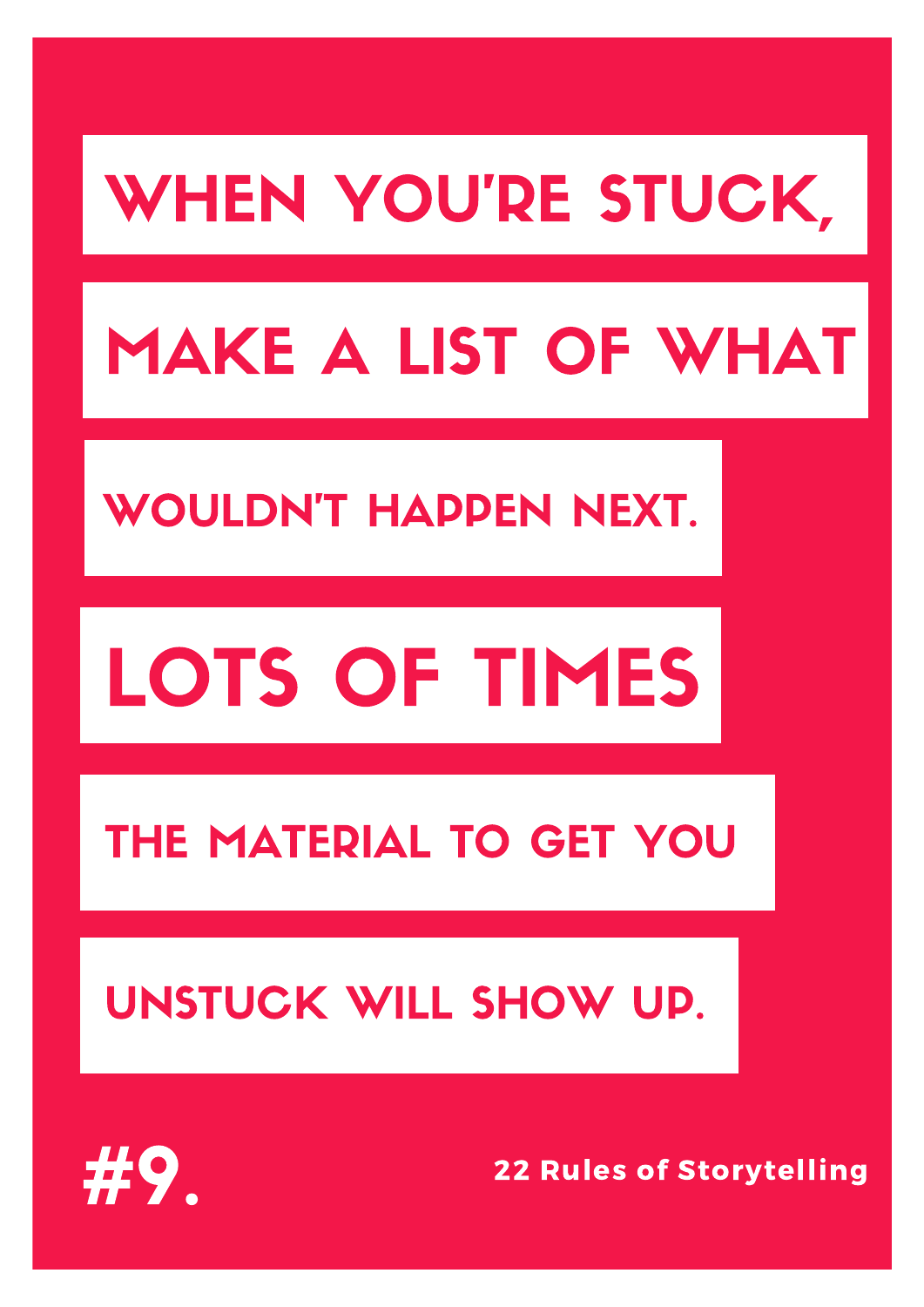#### PULL APART THE STORIES YOU LIKE.

#### 22 Rules of Storytelling

### WHAT YOU LIKE IN THEM

## IS A PART OF YOU;

## U'VE GOT

# RECOGNIZE IT

#### BEFORE YOU CAN USE IT.

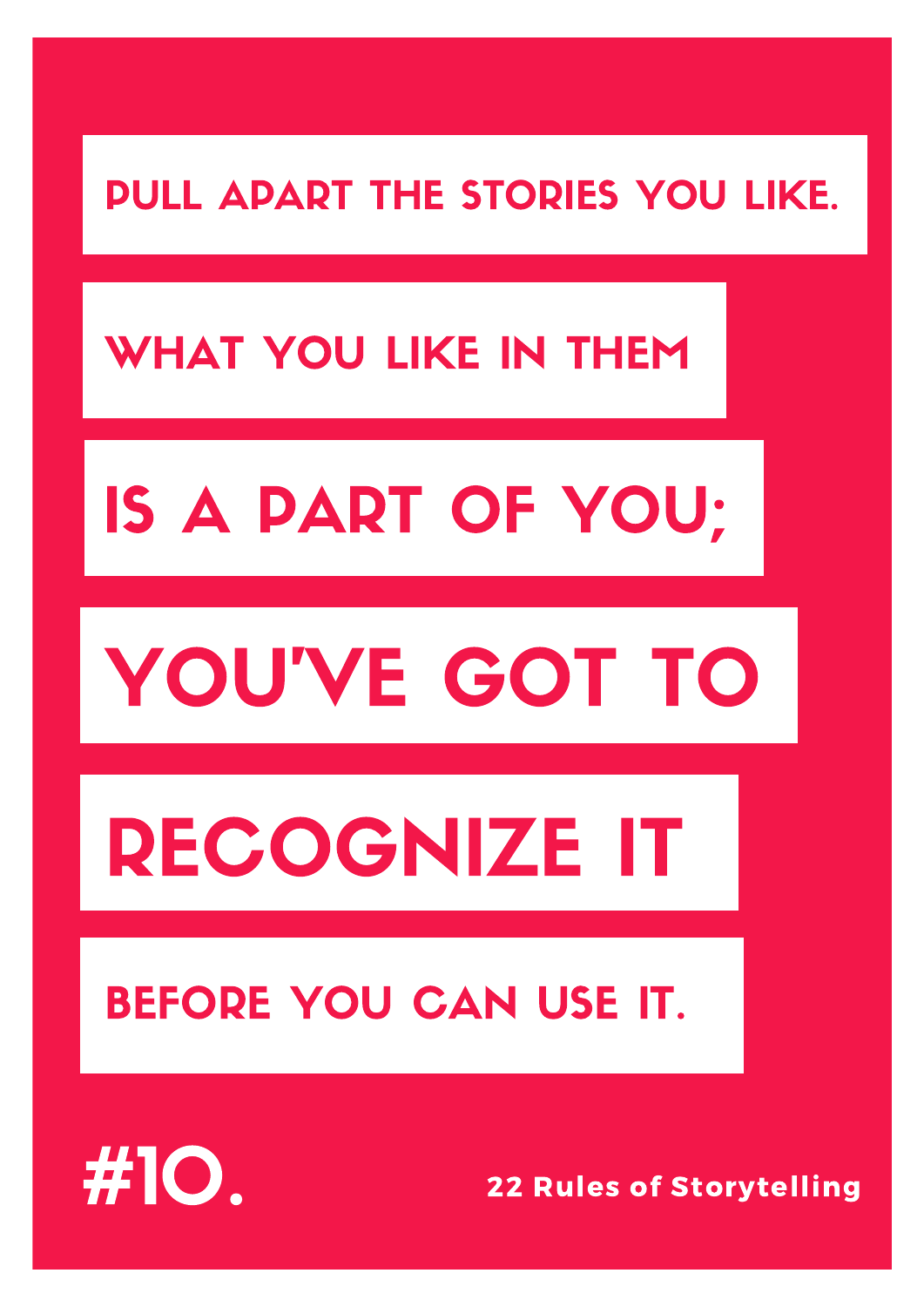## PUTTING IT ON PAPER

22 Rules of Storytelling

## LETS YOU

# START FIXING IT.

#### IF IT STAYS IN YOUR HEAD,

#### A PERFECT IDEA, YOU'LL

#### NEVER SHARE IT WITH ANYONE.

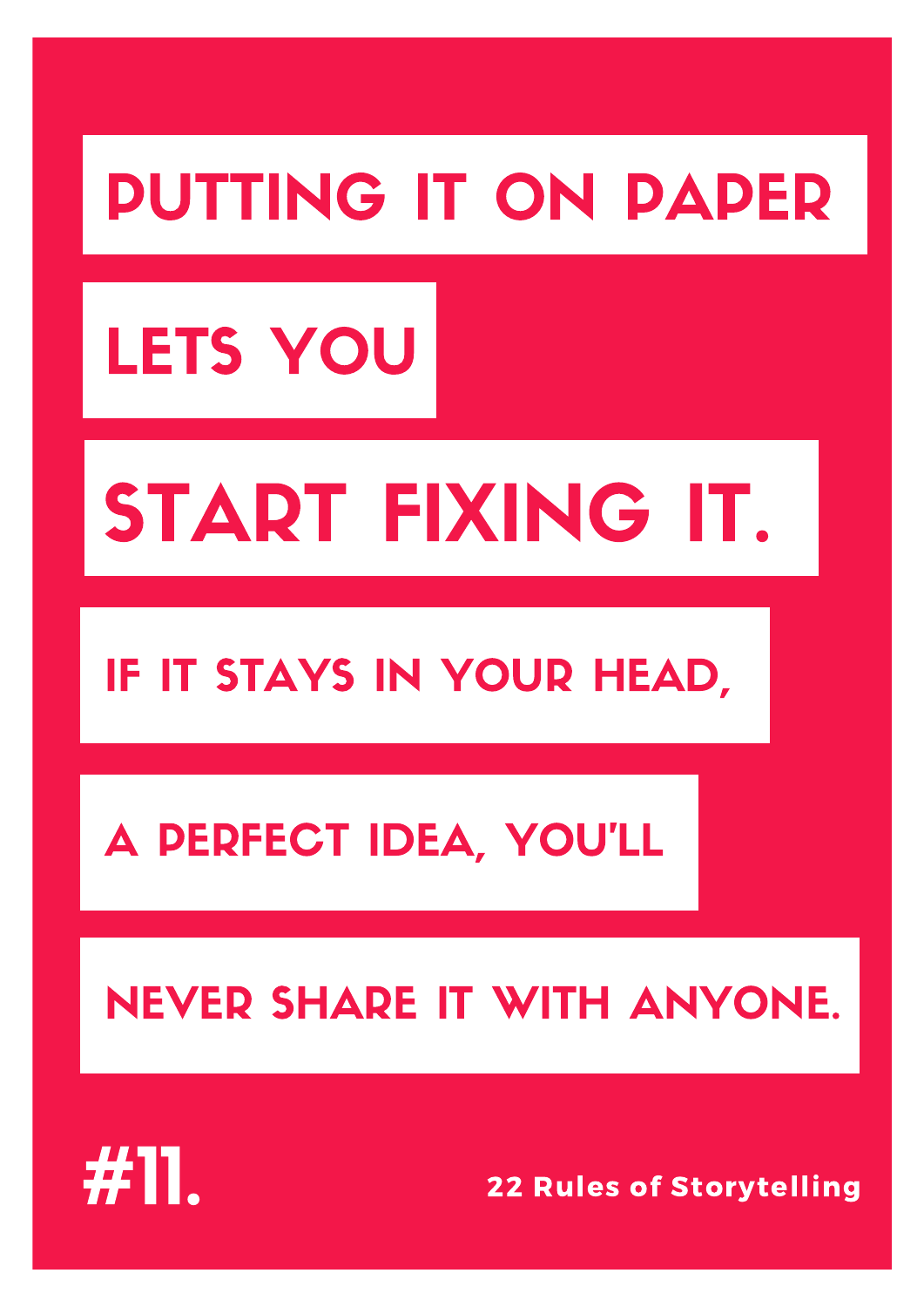### DISCOUNT THE 1ST THING THAT

22 Rules of Storytelling

#### COMES TO MIND.

#### AND THE 2ND, 3RD, 4TH, 5TH

#### – GET THE OBVIOUS

#### OUT OF THE WAY.

## SURPRISE YOURSELF.

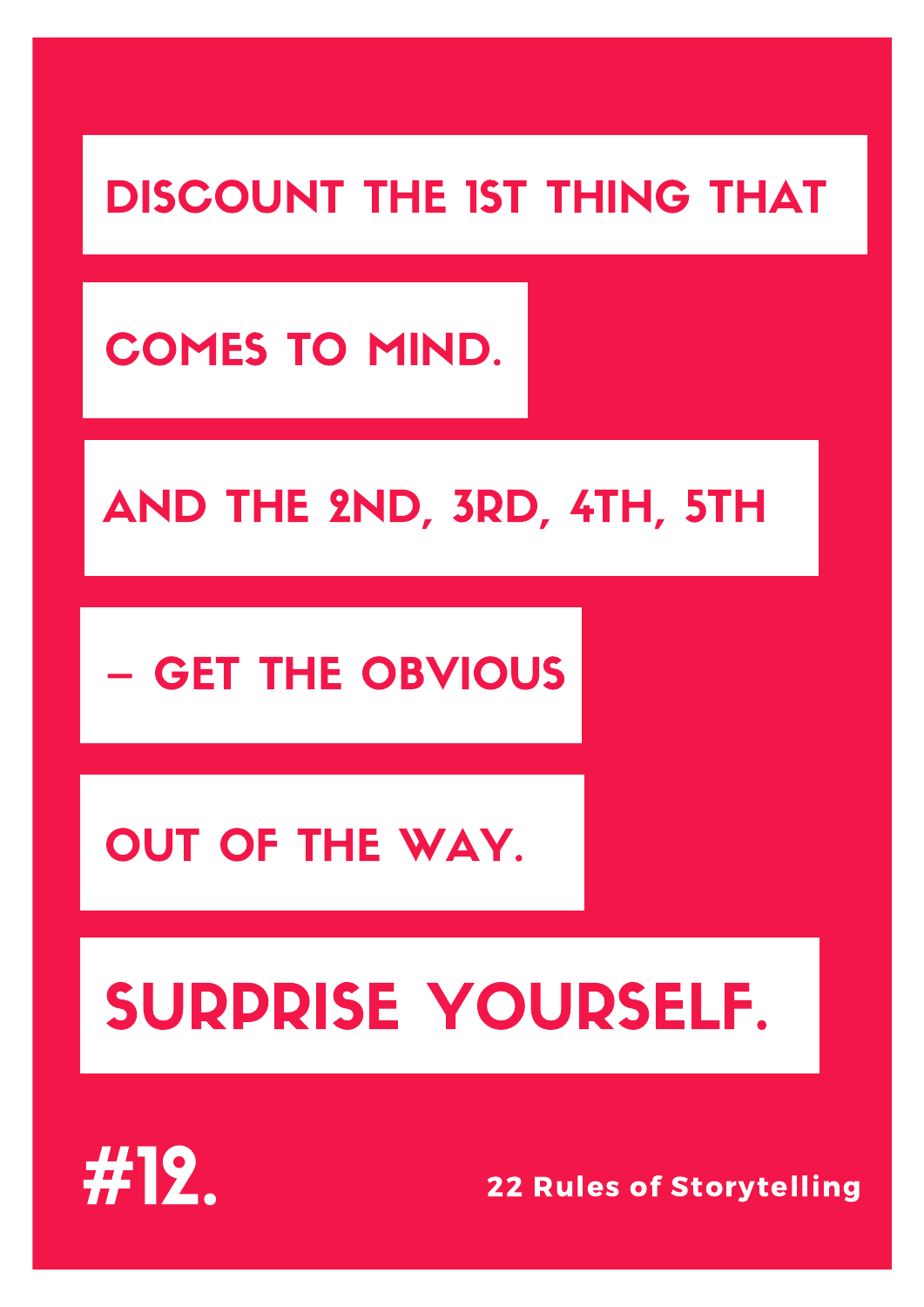#### GIVE YOUR CHARACTERS

#### 22 Rules of Storytelling

# OPINIONS.

#### PASSIVE/MALLEABLE MIGHT

#### SEEM LIKABLE TO YOU

#### AS YOU WRITE, BUT IT'S

### POISON TO THE AUDIENCE.

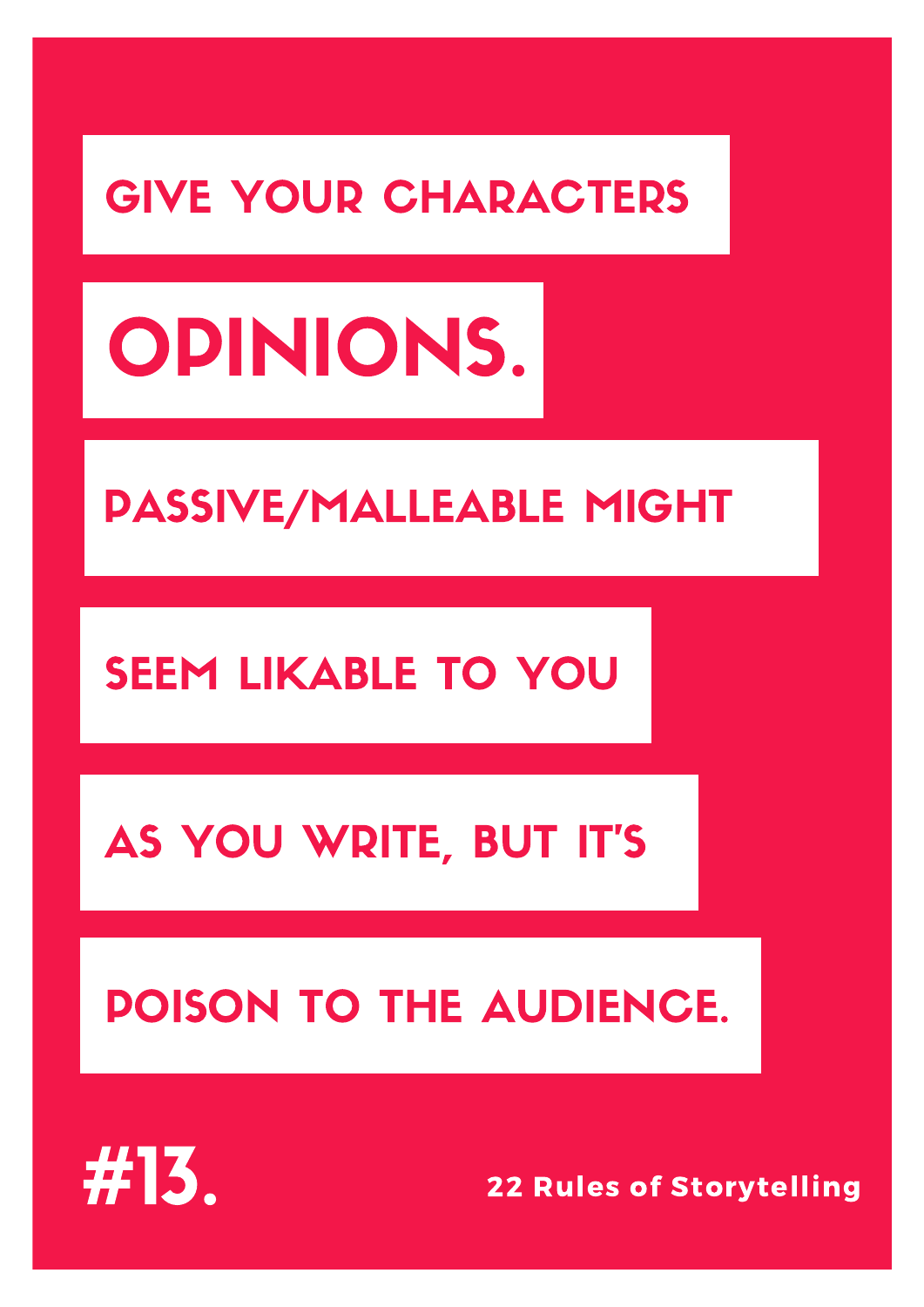

#### MUST YOU TELL THIS STORY?

### WHAT'S THE BELIEF

#### BURNING WITHIN YOU THAT

#### YOUR STORY FEEDS OFF OF?

#### THAT'S THE HEART OF IT.

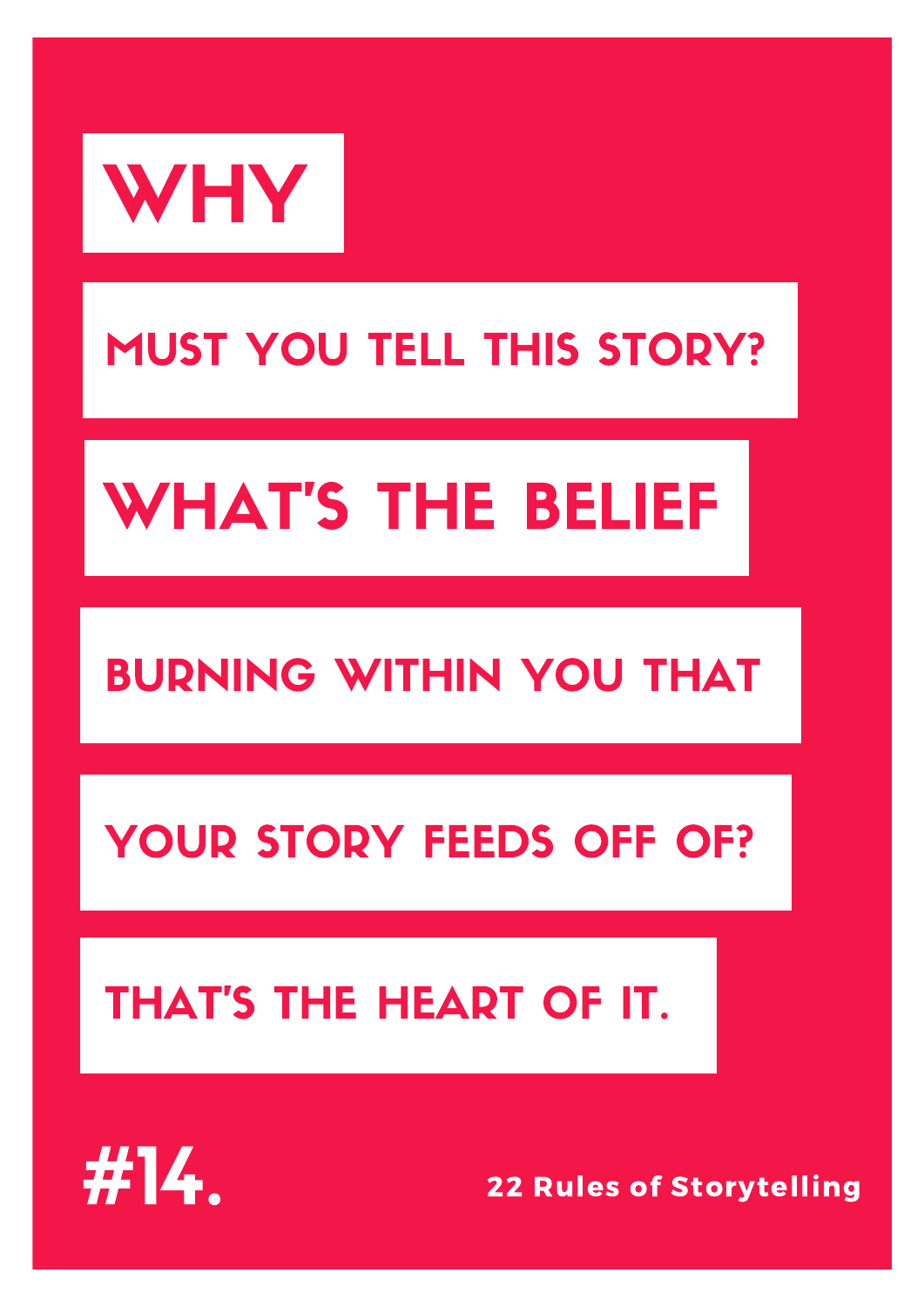# IF YOU WERE

22 Rules of Storytelling

### YOUR CHARACTER,

## IN THIS SITUATION,

#### HOW WOULD YOU FEEL?

#### HONESTY LENDS CREDIBILITY

#### TO UNBELIEVABLE SITUATIONS.

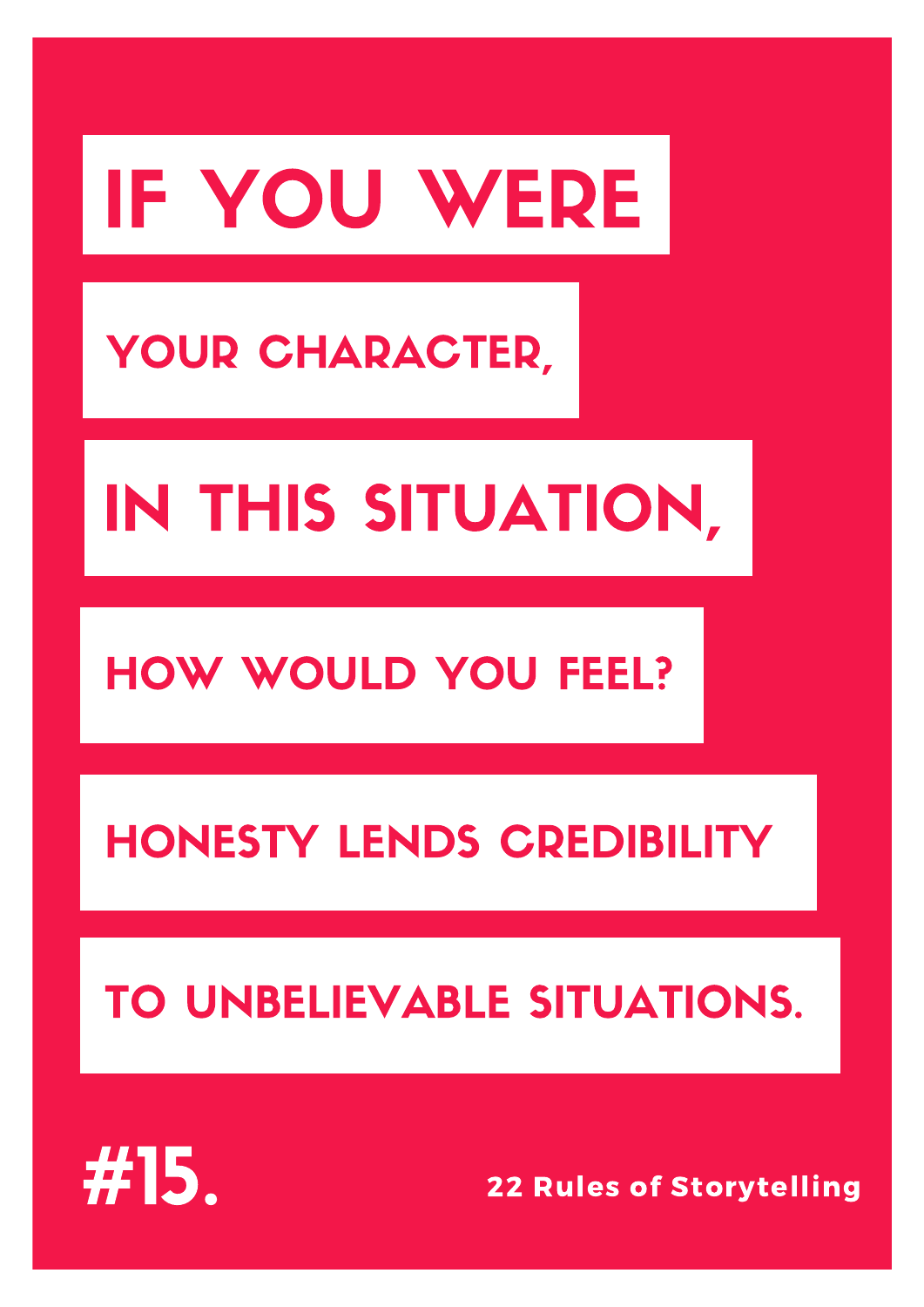### WHAT ARE THE STAKES?

### GIVE US REASON TO ROOT

#### FOR THE CHARACTER.

## WHAT HAPPENS

#### IF THEY DON'T SUCCEED?

#### STACK THE ODDS AGAINST.

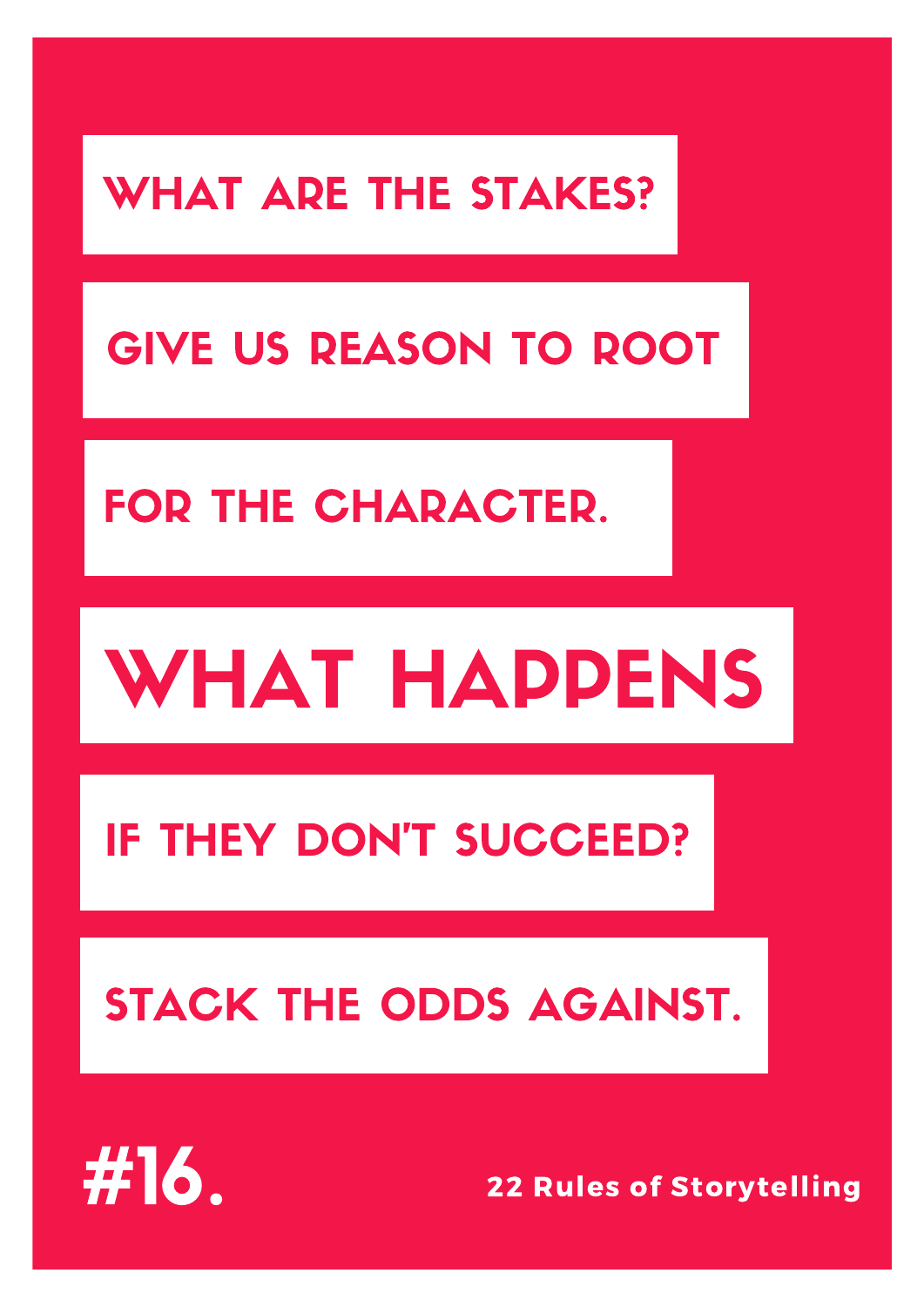# NO WORK IS

22 Rules of Storytelling

# EVER WASTED.

IF IT'S NOT WORKING,

#### LEO AND MOVE ON

#### - IT'LL COME BACK AROUND

#### TO BE USEFUL LATER.

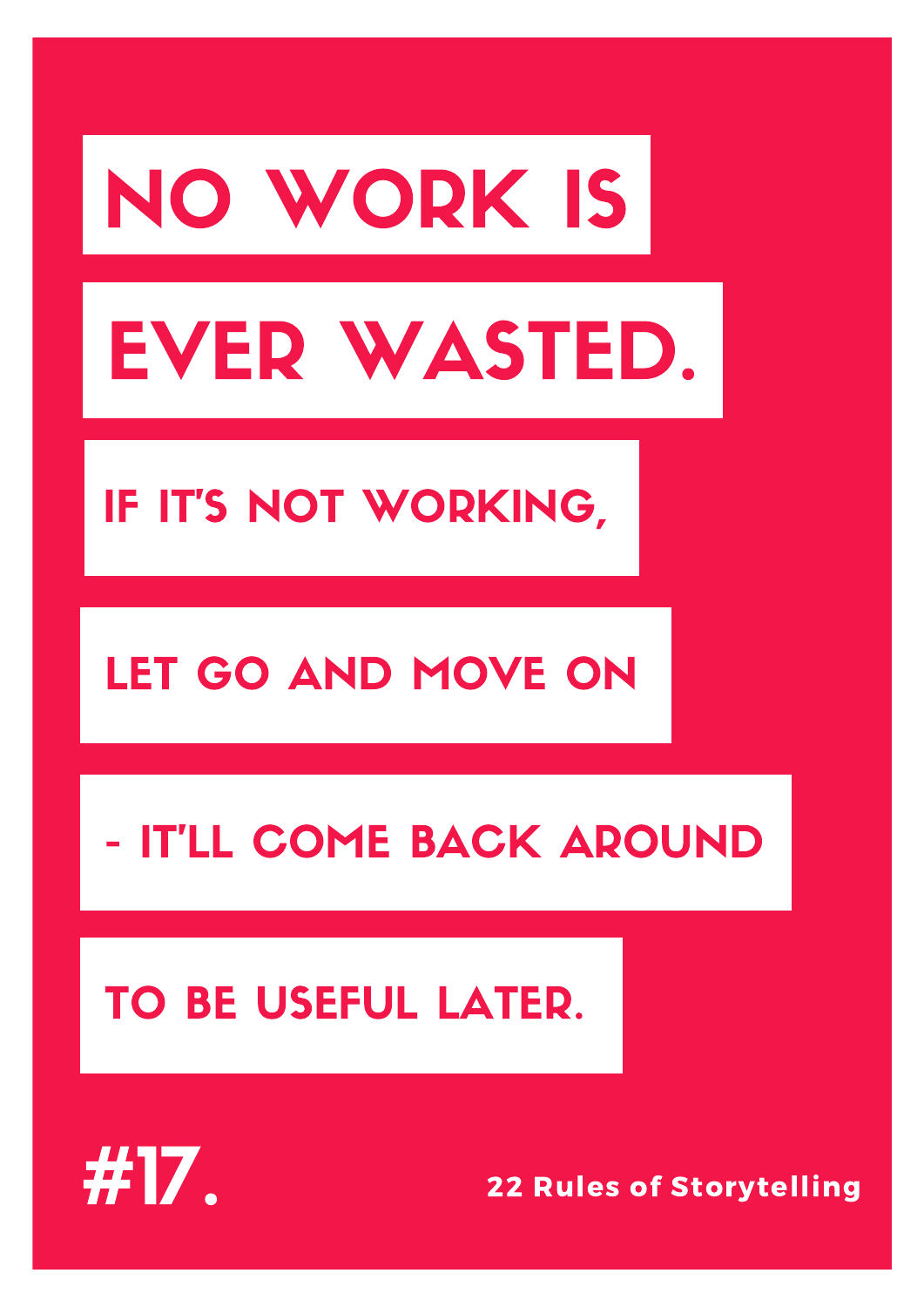### YOU HAVE TO

#### 22 Rules of Storytelling

# KNOW YOURSELF:

#### THE DIFFERENCE BETWEEN

#### DOING YOUR BEST & FUSSING.

### STORY IS TESTING,

### NOT REFINING.

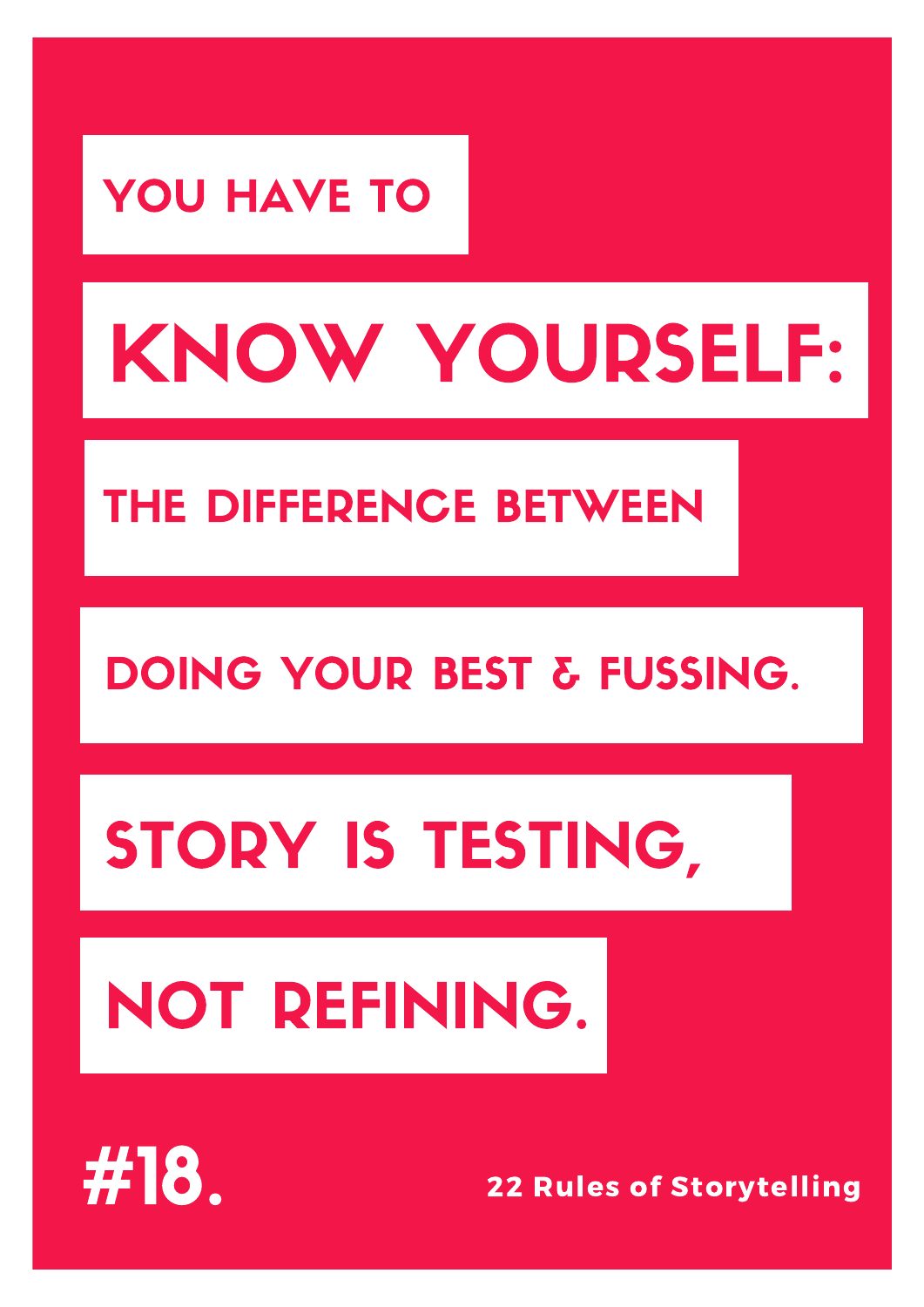#### COINCIDENCES TO GET

#### 22 Rules of Storytelling

#### CHARACTERS INTO TROUBLE

# ARE GREAT;

#### COINCIDENCES TO GET

#### THEM OUT OF IT

# ARE CHEATING.

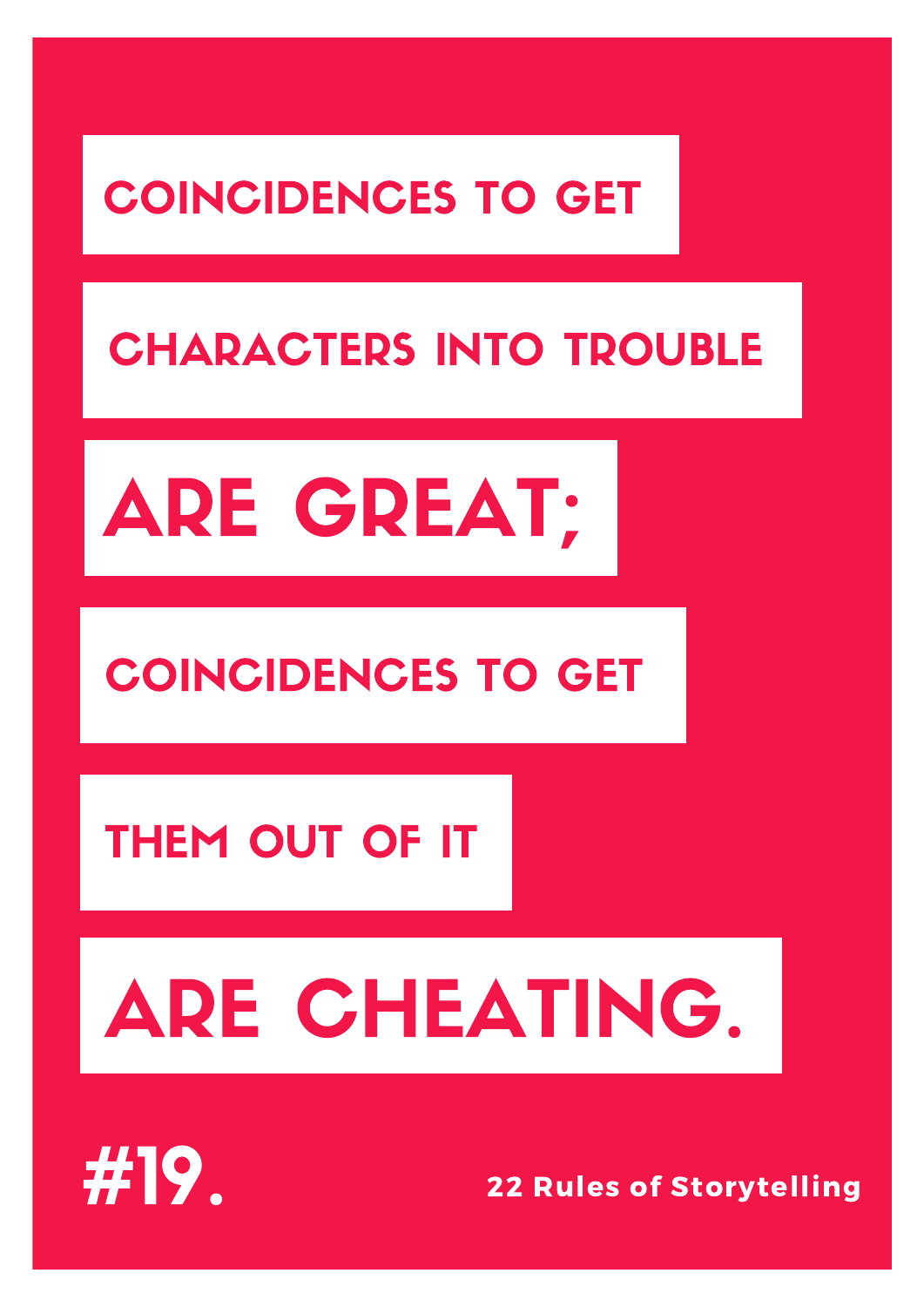#### EXERCISE:

22 Rules of Storytelling

### TAKE THE BUILDING BLOCKS

#### OF A MOVIE YOU DISLIKE.

#### HOW D'YOU

### REARRANGE THEM

### INTO WHAT YOU DO LIKE?

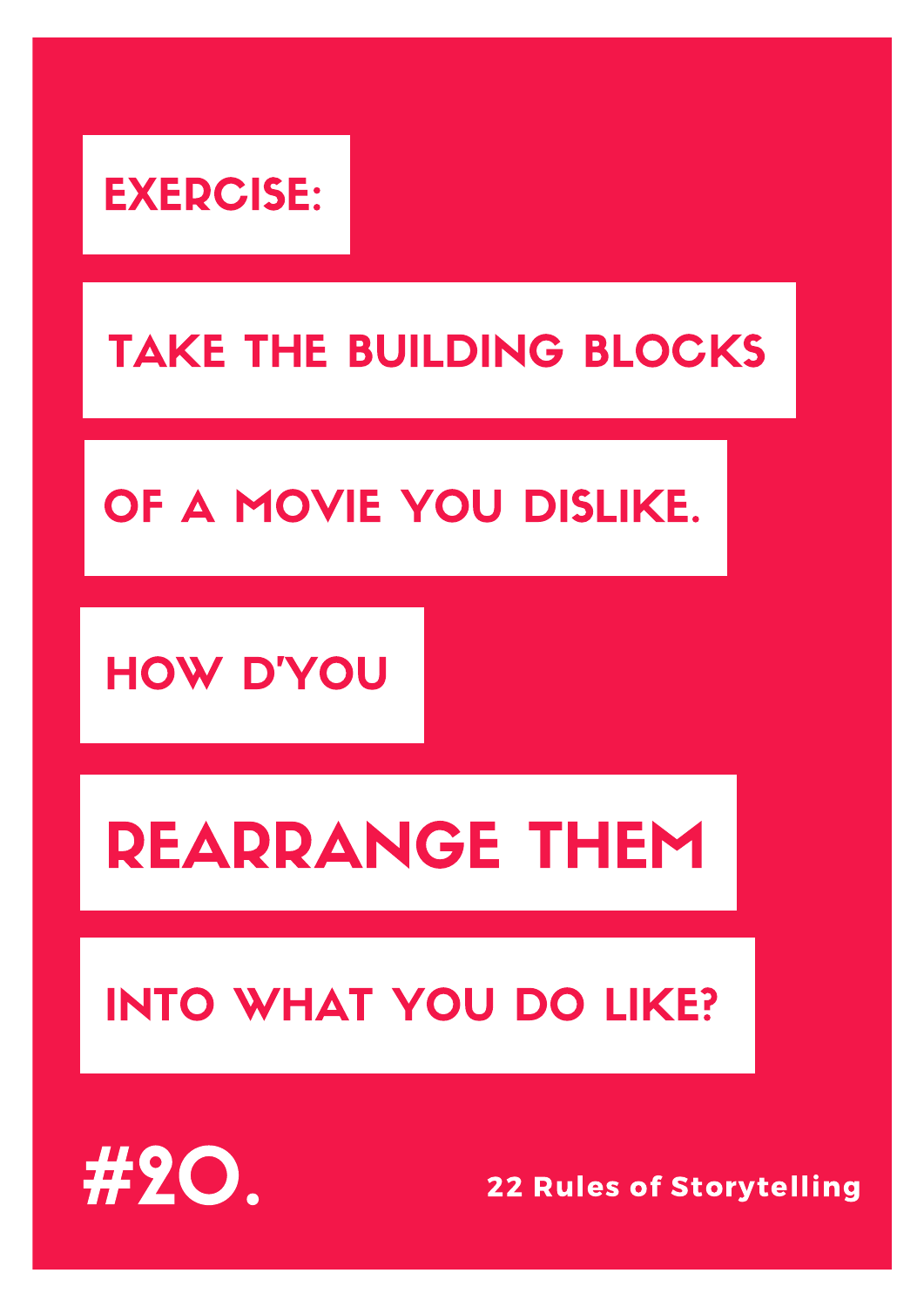### YOU GOTTA IDENTIFY

#### WITH YOUR

#### SITUATION/CHARACTERS,

#### CAN'T JUST WRITE 'COOL'.

#### WHAT WOULD MAKE YOU

#### ACT THAT WAY?

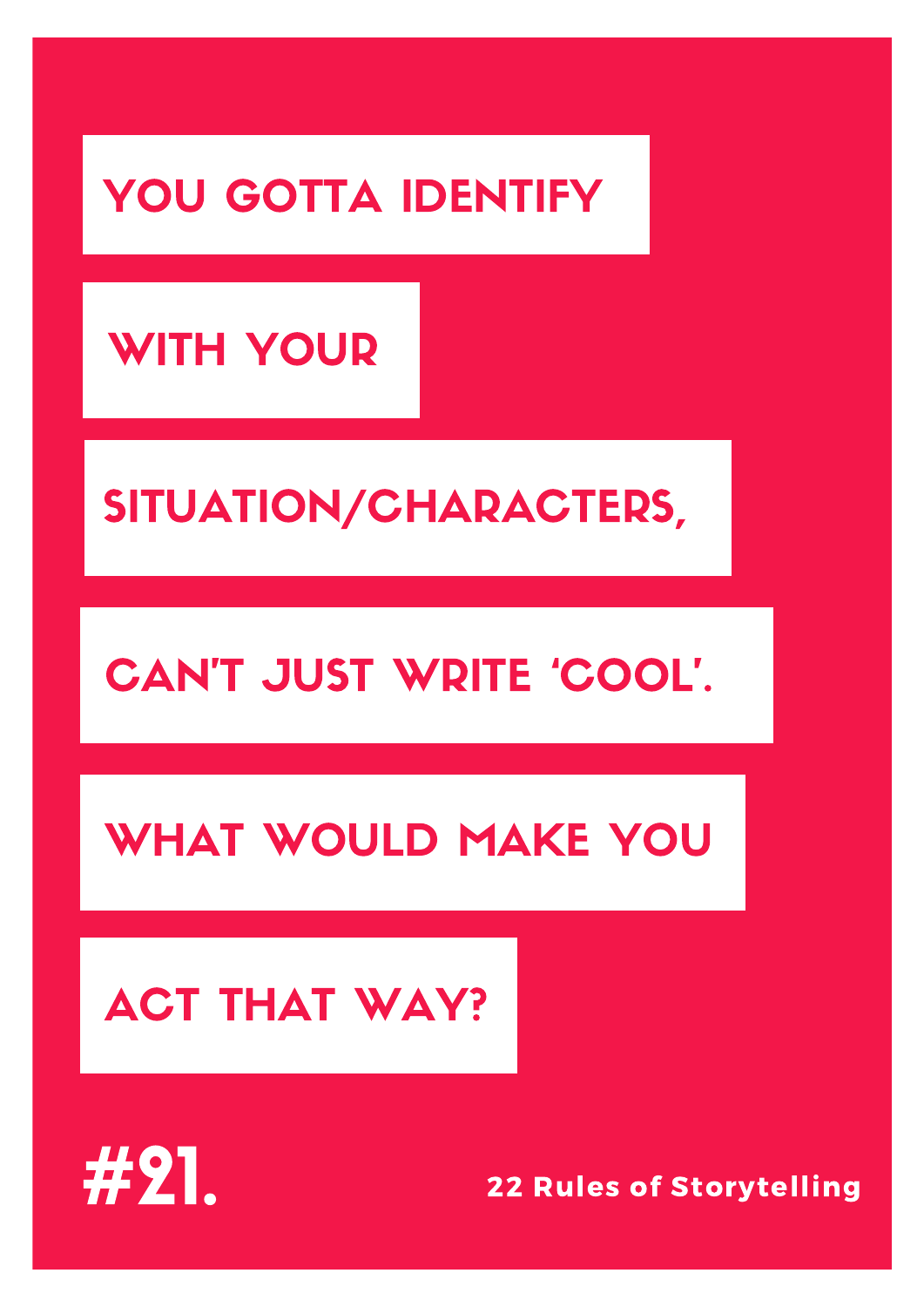### WHAT'S THE ESSENCE

## OF YOUR STORY?

22 Rules of Storytelling

### MOST ECONOMICAL

### TELLING OF IT?

#### IF YOU KNOW THAT, YOU CAN

#### BUILD OUT FROM THERE.